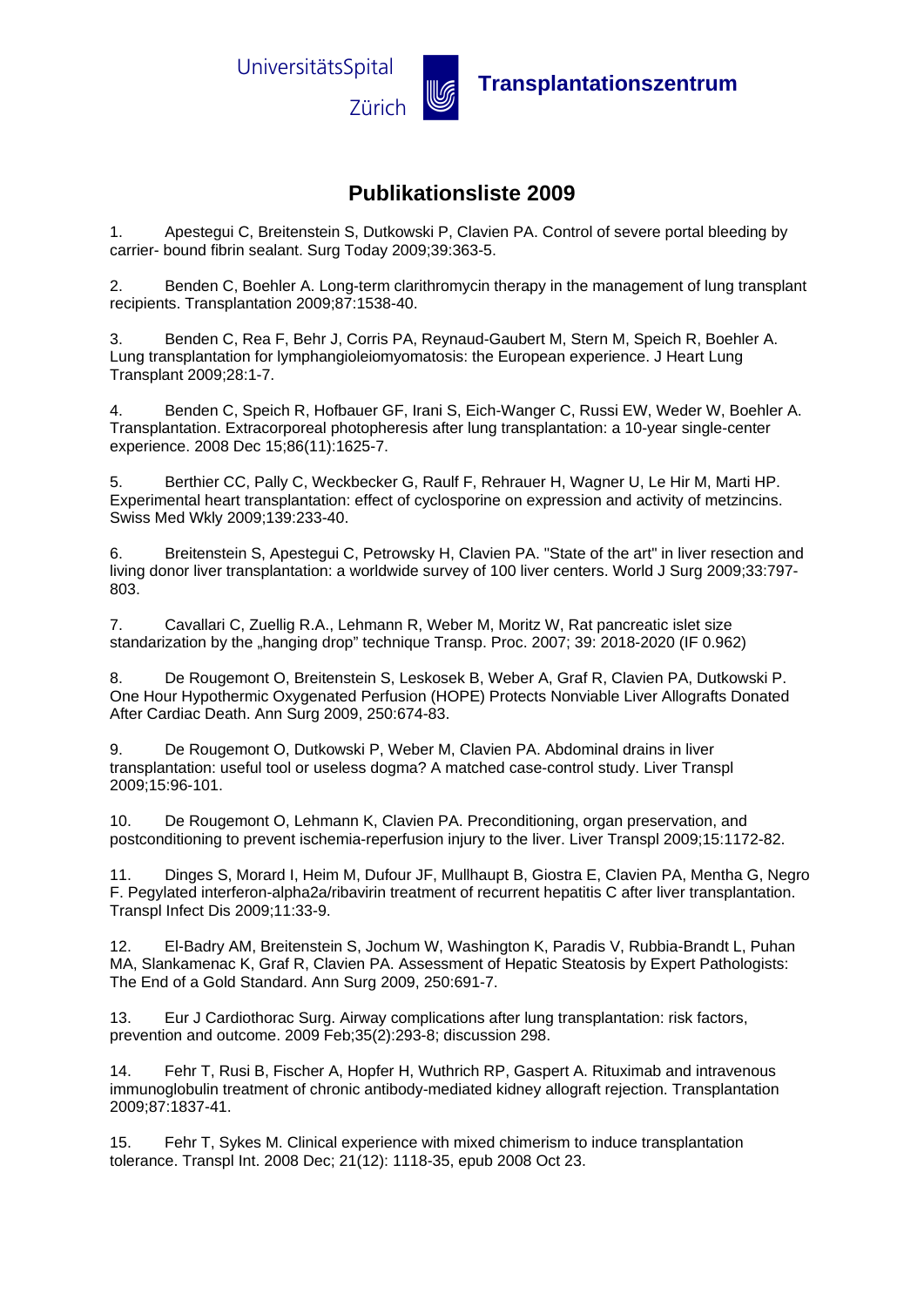UniversitätsSpital



**Transplantationszentrum**<br>Zürich **w** Transplantationszentrum

16. Forte P, Baumann BC, Schneider MK, Seebach JD. HLA-Cw4 expression on porcine endothelial cells reduces cytotoxicity and adhesion mediated by CD158a+ human NK cells. Xenotransplantation 2009;16:19-26.

17. Gaspert A, Luthi B, Mueller NJ, Bossart W, Heim A, Wuthrich RP, Fehr T. Subacute allograft failure with dysuria and hematuria in a kidney transplant recipient. Am J Kidney Dis 2009;54:154-8.

18. Ghielmetti M, Millard AL, Haeberli L, Bossart W, Seebach JD, Schneider MK, Mueller NJ. Human CMV infection of porcine endothelial cells increases adhesion receptor expression and human leukocyte recruitment. Transplantation 2009;87:1792-800.

19. Gianella S, Haeberli L, Joos B, Ledergerber B, Wüthrich RP, Weber R, Kuster H, Hauser PM, Fehr T, Mueller NJ. Molecular evidence of interhuman transmission in an outbreak of Pneumocystis jirovecii pneumonia among renal transplant recipients. Transpl. Infect Dis 2009, Sept 9, epub ahead of print.

20. Goetzmann L, Irani S, Moser KS, Schwegler K, Stamm M, Spindler A, Buddeberg C, Schmid C, Boehler A, Klaghofer R. Psychological processing of transplantation in lung recipients: A quantitative study of organ integration and the relationship to the donor. Br J Health Psychol 2009;14:667-80.

21. Goetzmann L, K. Moser, E. Vetsch, E. Grieder, R. Naef, E.W. Russi, C. Buddeberg, A. Boehler.

"Medikamente sind Bomben" – zum Metapherngebrauch von Lungentransplantations-Patienten mit guter oder ungenügender Compliance, Z Med Psychol 2009;18:1-9.

22. Goetzmann L, S. Irani, K. Schwegler, M. Stamm, A. Spindler, R. Bricman, C. Buddeberg, C. Schmid,

A. Boehler, R. Klaghofer. Lung function, sociodemographic characteristics, and psychological reaction to transplant associated with chronic stress among lung recipients. Anxiety Stress,Coping 2009; June 18:1-11 (Epub ahead of print).

23. Grimmelt AC, Cohen CD, Fehr T, Serra AL, Wuethrich RP. Safety and tolerability of ferric carboxymaltose (FCM) for treatment of iron deficiency in patients with chronic kidney disease and in kidney transplant recipients. Clin Nephrol 2009;71:125-9.

24. Hofbauer GF, Anliker M, Arnold A, Binet I, Hunger R, Kempf W, Laffitte E, Lapointe AC, Pascual M, Pelloni F, Serra A. Swiss clinical practice guidelines for skin cancer in organ transplant recipients. Swiss Med Wkly 2009;139:407-15.

25. Hofer M, Benden C, Inci I, Schmid C, Irani S, Speich R, Weder W, Boehler A. J Heart Lung Transplant. True survival benefit of lung transplantation for cystic fibrosis patients: the Zurich experience. 2009 Apr;28(4):334-9.

26. Inci I, Ampollini L, Arni S, Jungraithmayr W, Inci D, Hillinger S, Leskosek B, Vogt P, Weder W. Ex vivo reconditioning of marginal donor lungs injured by acid aspiration. 2008, J Heartlung Transplant, 27(11):1229-36.

27. Irani S, Thomasius M, Schmid-Mahler C, Holzmann D, Goetzmann L, Speich R, Boehler A. Olfactory Performance Before and After Lung Transplantation: Quantitative Assessment and Impact on Quality of Life. J Heart Lung Transplant 2009.

28. Irani S, I. Thueer, B. Seifert, R. Speich, A. Boehler. Narrow band imaging for the quantitative assessment of airway vasculature in lung transplant recipients. J Biomedical Optics 2009;14(1):014010

29. Jungraithmayr W, Inci I, Bain M, Hillinger S, Korom S, Weder W. Immunobiology. Distribution of macrophages and T cells in syngrafts and allografts after experimental rat lung transplantation. 2009 May 18, epub ahead of print.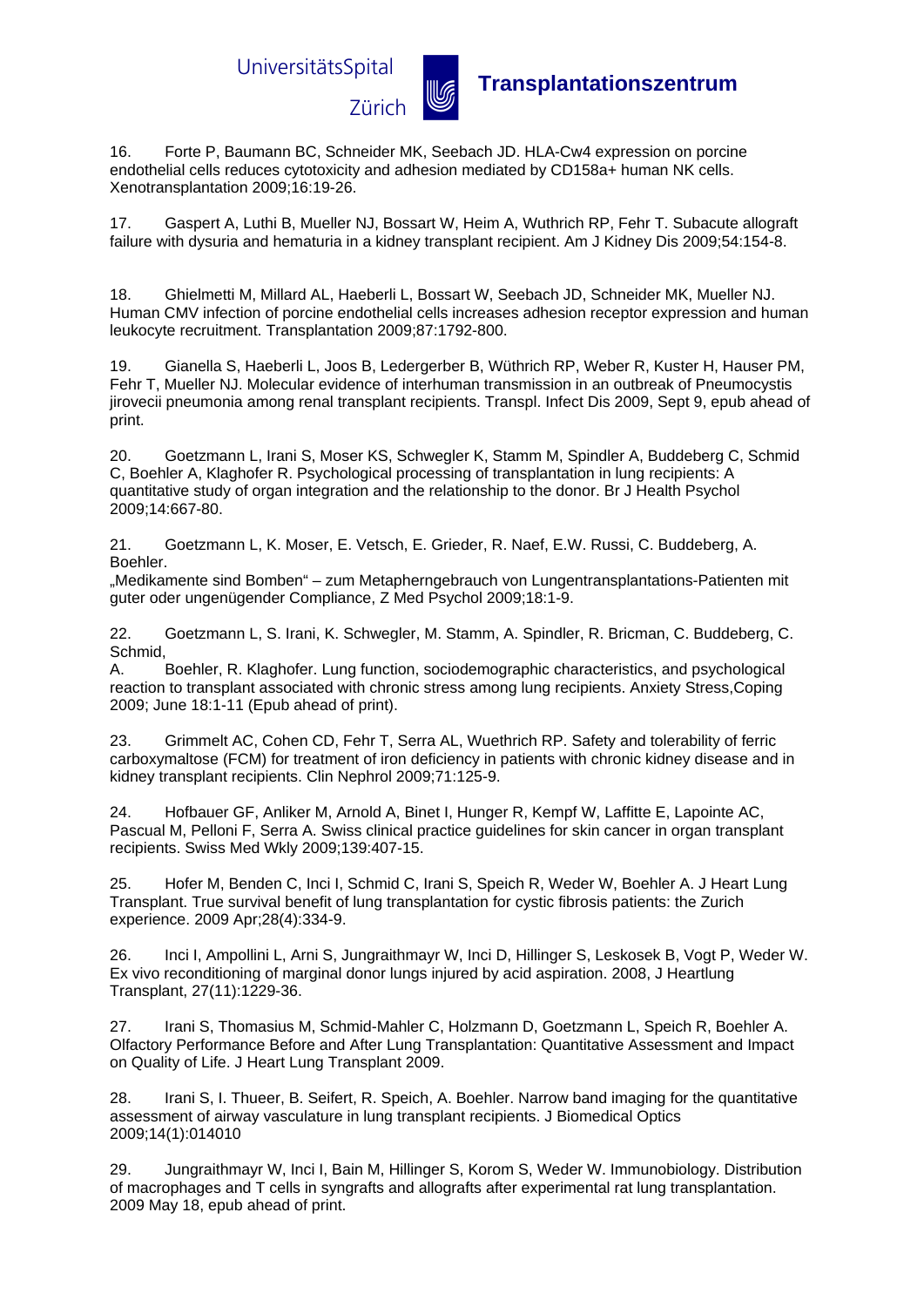

## **Transplantationszentrum**<br>Zürich **w** Transplantationszentrum

30. Jungraithmayr W, Oberreiter B, De Meester I, Wiedl T, Inci I, Bain M, Augustyns K, Hillinger S, Scharpe S, Weder W, Korom S. The effect of organ-specific CD26/DPP IV enzymatic activity inhibitorpreconditioning on acute pulmonary allograft rejection. Transplantation 2009;88:478-85.

31. Jungraithmayr W, Vogt P, Inci I, Hillinger S, Arni S, Passlick B, Korom S, Weder W. Eur Respir J. A model of chronic lung allograft rejection in the rat. Epub ahead of print, 2009 Oct 20.

32. Jungraithmayr WM, Korom S, Hillinger S, Weder W. J Thorac Cardiovasc Surg. A mouse model of orthotopic, single-lung transplantation.2009 Feb;137(2):486-91.

33. Kleinknecht M, Neuhaus TJ, Landolt MA. [Nursing needs of renal transplanted adolescents, a descriptive cross sectional study in a Swiss hospital]. Pflege 2009;22:172-82.

34. Korom S, Boehler A, Weder W. Eur J Cardiothorac Surg. Immunosuppressive therapy in lung transplantation: state of the art. 2009 Jun;35(6):1045-55.

35. Kovacevic-Preradovic T, Jenni R, Oechslin EN, Noll G, Seifert B, Attenhofer Jost CH. Isolated left ventricular noncompaction as a cause for heart failure and heart transplantation: a single center experience. Cardiology 2009;112:158-64.

36. Kruse AL, Gratz KW. Oral carcinoma after hematopoietic stem cell transplantation – a new classification based on a literature review over 30 years. Head Neck Oncol 2009;1:29.

37. Lienhardt B, S. Irani, A. Gaspert, D. Weisshaupt, A. Boehler. Disseminated infection with Bartonella henselae in a lung transplant recipient. J Heart Lung Transplant 2009;28(7):736-9

38. Mohebbi N, Mihailova M, Wagner CA. The calcineurin inhibitor FK506 (tacrolimus) is associated with transient metabolic acidosis and altered expression of renal acid-base transport proteins. Am J Physiol Renal Physiol 2009;297:F499-509.

39. Mohebbi N, Wagner CA. The "antibodyome": or, how to find antibodies? J Nephrol 2009;22: 439-41.

40. Mueller NJ, Weisser M, Fehr T, Wuthrich RP, Mullhaupt B, Lehmann R, Imhof A, Aubert JD, Genoni M, Kunz R, Weber M, Steiger J. Donor-derived aspergillosis from use of a solid organ recipient as a multiorgan donor. Transpl Infect Dis 2009, Oct 5.

41. Muhleisen B, Petrov I, Gachter T, Kurrer M, Scharer L, Dummer R, French LE, Hofbauer GF. Progression of cutaneous squamous cell carcinoma in immunosuppressed patients is associated with reduced CD123+ and FOXP3+ cells in the perineoplastic inflammatory infiltrate. Histopathology 2009;55:67-76.

42. Oettl T, Zuliani E, Gaspert A, Hopfer H, Dickenmann M, Fehr T. Late steroid withdrawal after ABO blood group-incompatible living donor kidney transplantation: High rate of mild cellular rejection. Transplantation 2009 (in press).

43. Pini AM, Koch S, Schärer L, French LE, Läuchli S, Hofbauer GF. J Am Acad Dermatol. Eruptive keratoacanthoma following topical imiquimod for in situ squamous cell carcinoma of the skin in a renal transplant recipient. 2008 Nov;59(5 Suppl):S116-7.

44. Pontiggia L, Biedermann T, Meuli M, Widmer D, Bottcher-Haberzeth S, Schiestl C, Schneider J, Braziulis E, Montano I, Meuli-Simmen C, Reichmann E. Markers to evaluate the quality and selfrenewing potential of engineered human skin substitutes in vitro and after transplantation. J Invest Dermatol 2009;129:480-90.

45. Remund K, T. Rechsteiner, Z. Guo, K. Rentsch, A. Boehler. The macrolide clarithromycin inhibits experimental post-transplant bronchiolitis obliterans. Exp Lung Res 2009 (in press)

46. Rickenbacher A, Breitenstein S, Lesurtel M, Frilling A. Efficacy of TachoSil a fibrin-based haemostat in different fields of surgery--a systematic review. Expert Opin Biol Ther 2009;9:897-907.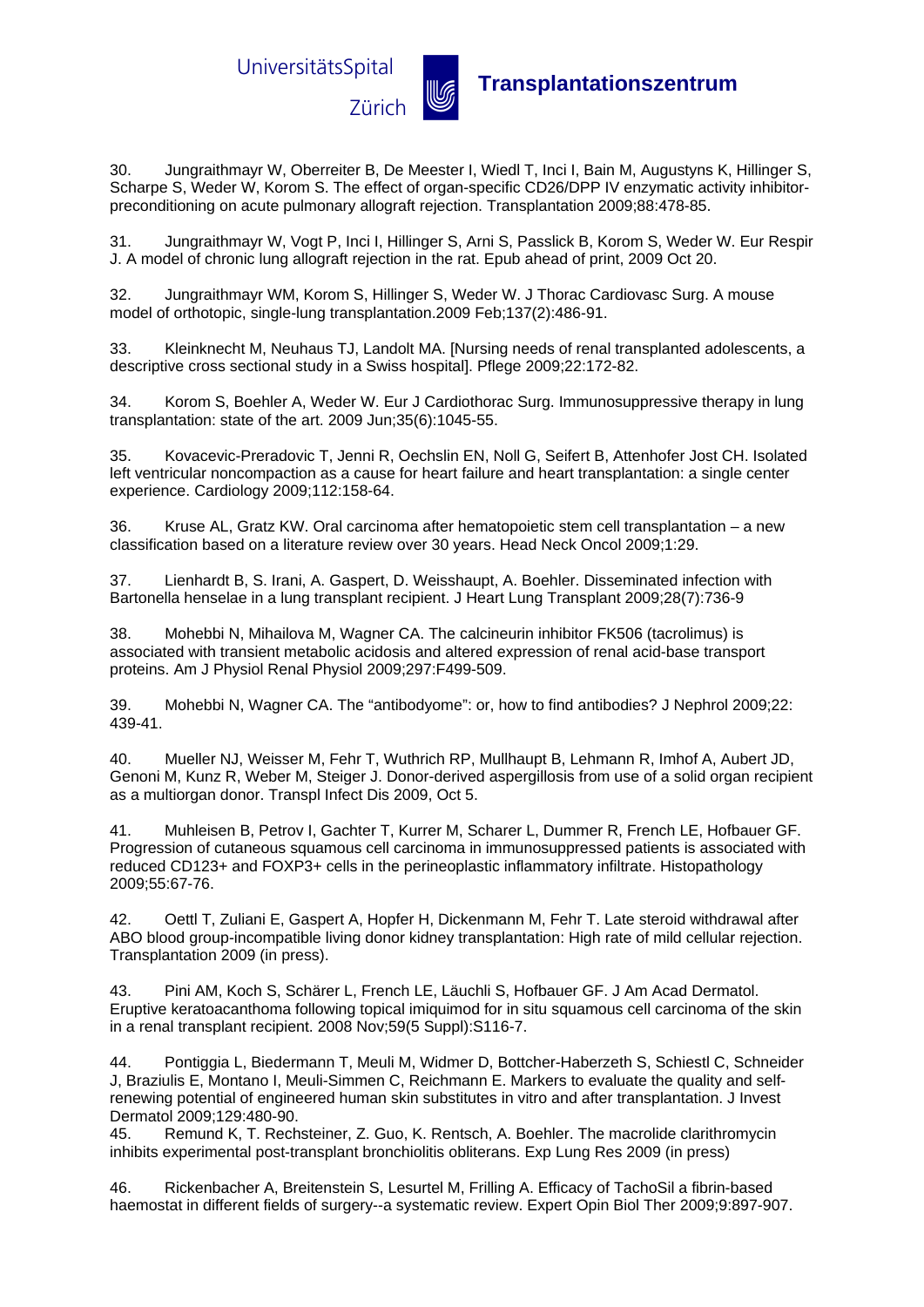

47. Schmid-Mohler G., Pechula Thut M., Wüthrich R.P., Denhaerynck K., De Geest, S. (2009). Non- adherence to Immunosuppressive Medication in Renal Transplant Recipients within the Scope of the Integrative Model of Behavioural Prediction: A Cross-sectional Study. Clinical Transplantation.

48. Schneider J, Biedermann T, Widmer D, Montano I, Meuli M, Reichmann E, Schiestl C. Matriderm versus Integra: a comparative experimental study. Burns 2009;35:51-7.

49. Schneider MK, Ghielmetti M, Rhyner DM, Antsiferova MA, Seebach JD. Human leukocyte transmigration across Galalpha(1,3)Gal-negative porcine endothelium is regulated by human CD18 and CD99. Transplantation 2009;87:491-9.

50. Schneider MK, Seebach JD. Xenotransplantation literature update January-February, 2009. Xenotransplantation 2009;16:115-7.

51. Schneider MK, Seebach JD. Xenotransplantation literature update March-April, 2009. Xenotransplantation 2009;16:187-91.

52. Schneider MK, Seebach JD. Xenotransplantation literature update: November-December, 2008. Xenotransplantation 2009;16:50-3.

53. Schwarzwald CC, Jenni R. The search for valved conduit tissue grafts for adults (>22 mm): an ultrasonographic study of jugular vein diameters of horses and cattle. BMC Cardiovasc Disord 2009;9:38.

54. Steinwachs M. New technique for cell-seeded collagen-matrix-supported autologous chondrocyte transplantation. Arthroscopy 2009;25:208-11.

55. Stussi G, Halter J, Bucheli E, Valli PV, Seebach L, Gmur J, Gratwohl A, Schanz U, Passweg JR, Seebach JD. Prevention of pure red cell aplasia after major or bidirectional ABO blood group incompatible hematopoietic stem cell transplantation by pretransplant reduction of host anti-donor isoagglutinins. Haematologica 2009;94:239-48.

56. Stussi G, Halter J, Tichelli A, Meyer-Monard S, Buser AS, Arber C, Heim D, Passweg JR, Rischewski J, Paulussen M, Gratwohl A. Double allogeneic hematopoietic SCT as a rescue therapy for poor-risk hematological malignancies. Bone Marrow Transplant 2009.

57. Sudano I, Flammer A.J. Hermann F., Syburra T., Kaiser P., Hirt A., Hermann M., Corti R., Ruschitzka F., Zund G., Noll G. AURICALL®. A new device for a non-invasive, wireless, continuous monitoring of oxygen saturation and heart rate in patients with heart failure. Int J Cardiol 129 (2008), pp. 141- 143 IF 2.234.

58. Tan Q, Hillinger S, van Blitterswijk CA, Weder W. Intra-scaffold continuous medium flow combines chondrocyte seeding and culture systems for tissue engineered trachea construction. Interact Cardiovasc Thorac Surg 2009;8:27-30.

59. Thiel MA, Kaufmann C, Coster DJ, Williams KA. Antibody-based immunosuppressive agents for corneal transplantation. Eye 2009: 23, 1962-65.

60. Valli PV, Puga Yung G, Fehr T, Schulz-Huotari C, Kaup N, Gungor T, Ambuhl P, Weber M, Schanz U, Seebach JD, Stussi G. Changes of circulating antibody levels induced by ABO antibody adsorption for ABO-incompatible kidney transplantation. Am J Transplant 2009;9:1072-80.

61. Weber A, Tavakoli R, Genoni M. Superior flow pattern of internal thoracic artery over saphenous vein grafts during OPCAB procedures. J Card Surg 2009;24:2-5.

62. Weder W, Inci I, Korom S, Kestenholz PB, Hillinger S, Eich C, Irani S, Lardinois D. Eur J Cardiothorac Surg. Airway complications after lung transplantation: risk factors, prevention and outcome. 2009 Feb;35(2):293-8; discussion 298.